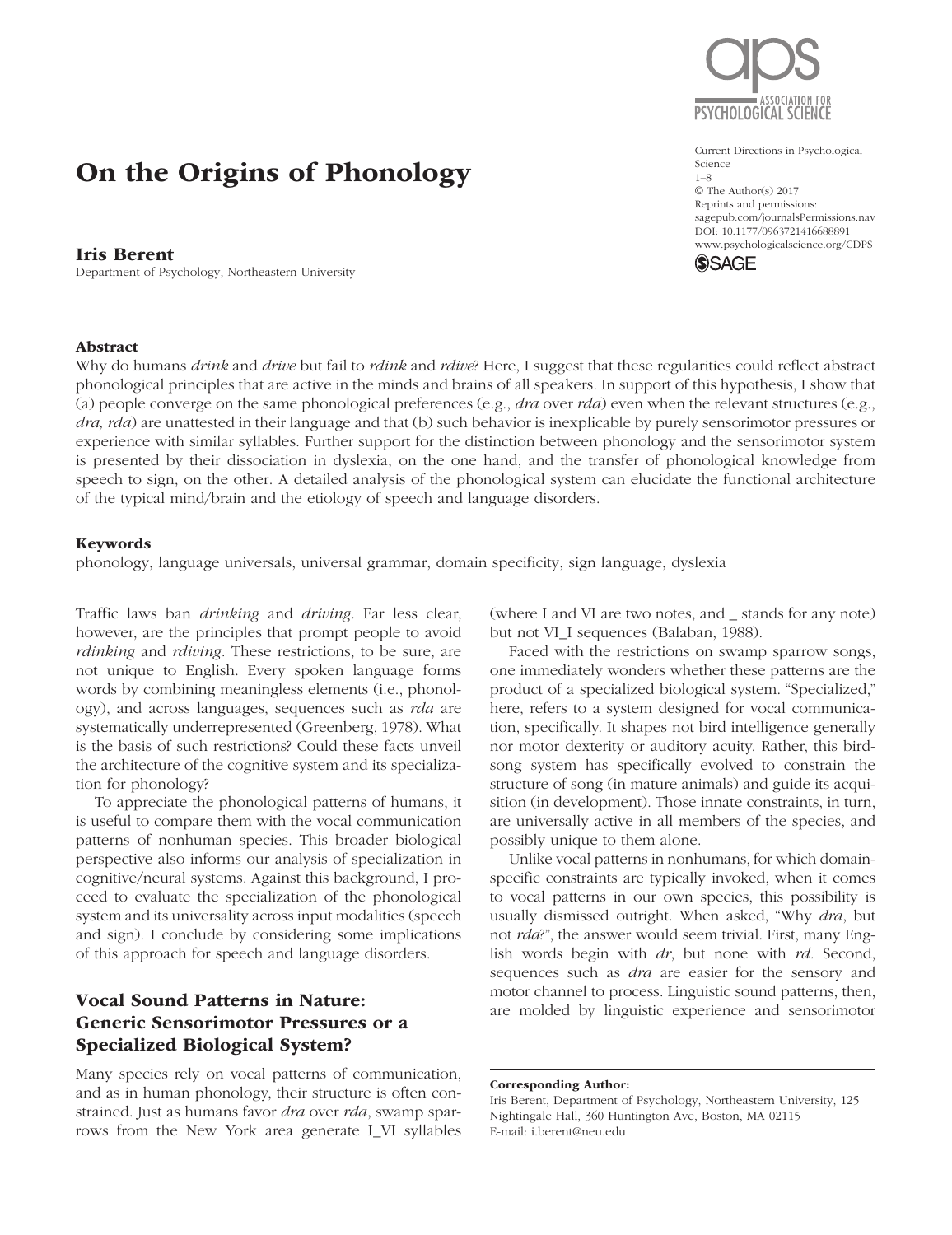constraints—no specialized biological system for phonology is required.

Do we humans possess the seemingly unique biological capacity to weave our vocal communicative patterns using mechanisms that are not specifically designed for this purpose? Put differently, are human brains special in their nonspecialization? To address these questions, we must take a closer look at the notion of "specialization."

# Specialized Biological Systems: The Argument From Design

Whether the human mind/brain is innately equipped with specialized cognitive systems has been the topic of a heated debate. Some researchers assert that specialized systems are (a) encapsulated from external sources of information and (b) implemented in discrete brain regions that are segregated from those controlling other functions (Fodor, 1983). In the case of language, this approach would assume that processing in the language system is immune to nonlinguistic sources of information and that it is localized in a brain region that responds to language alone. But as Jerry Fodor himself noted, these conditions are both too strong and too weak.<sup>1</sup>

They are too strong inasmuch as a specialized cognitive system could well interact with other systems, contrary to (a), and it could be implemented in a distributed brain system whose components serve other cognitive functions, contra (b); in fact, given that evolution is a tinkerer, this scenario is only expected (Marcus, 2008). At the same time, the segregation and encapsulation assumptions are also too weak inasmuch as they also characterize acquired skills, such as chess playing and wine tasting skills that couldn't possibly be innately specialized.

In what follows, I therefore suggest a different approach. My analysis focuses on a well-known hallmark of biological specialization, namely, design. Specialized biological systems are defined by their unique design, which is specifically selected for their function (Dawkins, 1987). Human eyes and lungs exhibit unique anatomies that are specifically designed for analyzing optical inputs and extracting oxygen, respectively.

Unique, universal design likewise defines specialization of cognitive systems, such as language. Just as the unique structure of the swamp sparrow song suggests a specialized song mechanism, so would phonological universals in humans imply a specialized phonological system. Note that a specialized phonological system could still give rise to certain variation across languages, akin to the individual differences in eye color and shape. Similarly, because the structure of specialized biological systems is designed to support their function, phonological structure is expected to optimize language transmission by the sensorimotor channel. Accordingly, finding that a certain principle improves speech perception and production but is occasionally violated does not show that it cannot be universal or innate. Universal phonological principles need not be functionally arbitrary or absolute. However, putative phonological universals should emerge even if the relevant structures are absent in an individual's own language, and they should demonstrably differ from sensorimotor pressures. Some examples follow.

### The Design of Phonological Patterns

Phonological systems follow two broad design properties (Berent, 2013). First, they rely on abstract principles that are discrete and combinatorial (i.e., rules). Second, certain phonological rules appear to be universal across languages. The abstraction of phonological rules distinguishes them from sensorimotor pressures. As such, phonological preferences (e.g., for *dra* over *rda*) cannot be sensorimotor.

# *A discrete combinatorial pattern maker*

To appreciate the distinction between the phonological and the sensorimotor systems, let us consider two general types of biological systems: blending and combinatorial systems (Abler, 1989). Combinatorial systems (e.g., DNA) form new combinations from discrete building blocks (e.g., the bases A, C, T, and G) whose individual identities are maintained in combinations (e.g., the base A is identifiable in the genetic code for hemoglobin, GAG). By contrast, in blending systems (e.g., color perception), the identities of the ingredients (e.g., the colors blue and yellow) are lost when they are mixed together (e.g., in green).

The sensorimotor speech system is a blending system. Just as the color green presents no identifiable yellow bit, so do the acoustic signals corresponding to *di, da*, and *du* include no invariant *d* portion—our *d* percept is the product of context-sensitive mixing of cues (Liberman, Cooper, Shankweiler, & Studdert-Kennedy, 1967). Phonology, by contrast, is a combinatorial system. Accordingly, when the syllables *ma* and *ma* are combined to form a sequence, they yield not to a single, louder *ma* blend but rather a disyllabic *mama*.

It is precisely because phonological elements are discernable in combination that phonology can form patterns. Doubling (generally, XX, where X is a single phonological element), as in *mama*, is one such abstract pattern that is central to every known phonological system (Suzuki, 1998) and is arguably formed by powerful, algebraic rules  $(X \rightarrow XX;$  Berent, 2013; Marcus, 2001). The possibility that phonology is an abstract combinatorial system, distinct from the sensorimotor channel, is further supported by the finding that sensitivity to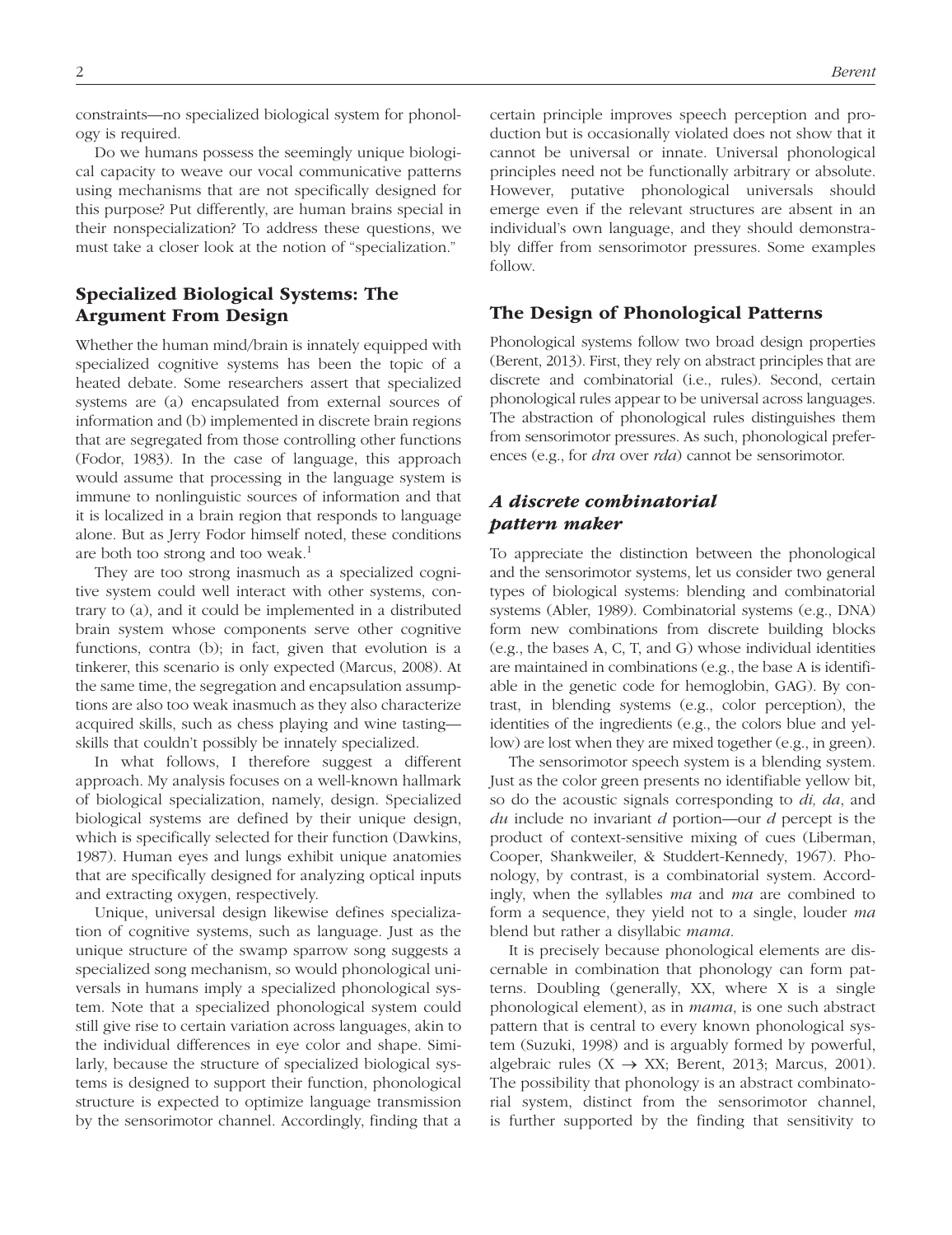phonological patterns is dissociable from the acoustic and motor demands of the stimulus (see "Phonological universals in the brains of individual speakers" below) and that certain phonological restrictions apply to both speech and signs (see "Amodal Design: Phonology by Mouth and by Hand" below). Given that the computational properties of phonology are distinct from the sensorimotor system, the two systems cannot be one and the same.

# *Phonological universals in the brains of individual speakers*

Not only are phonological patterns formed by abstract rules, but those rules are potentially universal (Prince & Smolensky, 1993/2004) and possibly specialized for phonology. As a case study, I consider the restrictions on syllable structure.

Across languages, syllables such as *blif* are preferred (e.g., more frequent) relative to syllables such as *bnif*, which in turn are preferred to syllables such as *bdif* or *lbif* (Berent, Steriade, Lennertz, & Vaknin, 2007). The syllable hierarchy has been attributed to abstract phonological principles that are universal (Smolensky, 2006).<sup>2</sup> Our question is whether speakers represent the syllable hierarchy even when most or all syllable types do not occur in their language.

We gauge people's phonological preferences from a phenomenon of phonological repair. We reason that if the syllable hierarchy is the product of universal phonological principles, then syllables that violate these principles will not be encoded faithfully by the language system; instead, violators will be recoded (i.e., repaired). And since repairs often separate the illicit consonant sequence by inserting an intermediate vowel (e.g., *Bnei Israel* → *Benei Israel*), we expect ill-formed monosyllables (e.g., *lbif*) to be misidentified as disyllables (e.g., *lebif*)—the worse formed the syllable, the more likely its repair.

Systematic misidentification, then, could potentially reflect universal phonological rules. Our research asked two questions. First, do speakers of different languages converge on the same pattern of misidentification? Second, does misidentification indeed reflect universal phonological rules?

Results (see Fig. 1) showed that as the syllable became ill-formed on the hierarchy, misidentification systematically increased, and these findings obtained in speakers of English (Berent et al., 2007), Spanish (Berent, Lennertz, & Rosselli, 2012), Korean (Berent, Lennertz, Jun, Moreno, & Smolensky, 2008), and Chinese (Zhao & Berent, 2016). The results from Korean and Chinese are particularly interesting, given that these languages lack complex onsets of any kind, so these preferences are not easily explained by experience with similar syllables.



Fig. 1. Findings showing sensitivity to the syllable hierarchy. Participants in these experiments were presented with spoken monosyllables (e.g., *lbif*) and their disyllabic counterparts (e.g., *lebif*). Participants performed one of two tasks. In the syllable-count task, people heard one stimulus at a time and provided a syllable count (e.g., does *lbif* comprise one syllable or two?); in the identity-judgment task, participants were presented with two stimuli in succession (e.g., *lbif*-*lbif; lbif*-*lebif*) and determined whether they were identical. Results from the two tasks show that as the monosyllabic stimulus became worse formed, errors monotonically increased. Results from English, Spanish, and Korean are based on Experiment 1 of Berent, Steriade, Lennertz, and Vaknin (2007), Berent, Lennertz, and Rosselli (2012), and Berent, Lennertz, Jun, Moreno, and Smolensky (2008), respectively; the Chinese results are from nonidentical trials in Experiment 2 of Zhao and Berent (2016). Error bars show 95% confidence intervals for the difference between the means.

Misidentification unlikely originates solely from auditory/phonetic difficulties, given that similar results obtained with printed stimuli (Berent & Lennertz, 2010). It is also unlikely that people misidentify ill-formed syllables only because they overtly simulate their production (e.g., they are unable to articulate *lbif*). If that were the case, then sensitivity to the syllable hierarchy would be attenuated when the motor system is disrupted. However, people remained fully sensitive to hierarchy even when the lip motor area in the brain was disrupted using transcranial magnetic stimulation (Berent et al., 2015). Similarly, an fMRI experiment showed that ill-formed syllables did not increase activation in motor areas, but they did engage the posterior part of Broca's area—a classical language region (Berent et al., 2014).

Another set of experiments using near-infrared spectroscopy demonstrated that the preference for wellformed syllables obtains in neonates (Gómez et al., 2014). In these experiments, infants heard a stream of monosyllables produced by a Russian talker<sup>3</sup>—either well-formed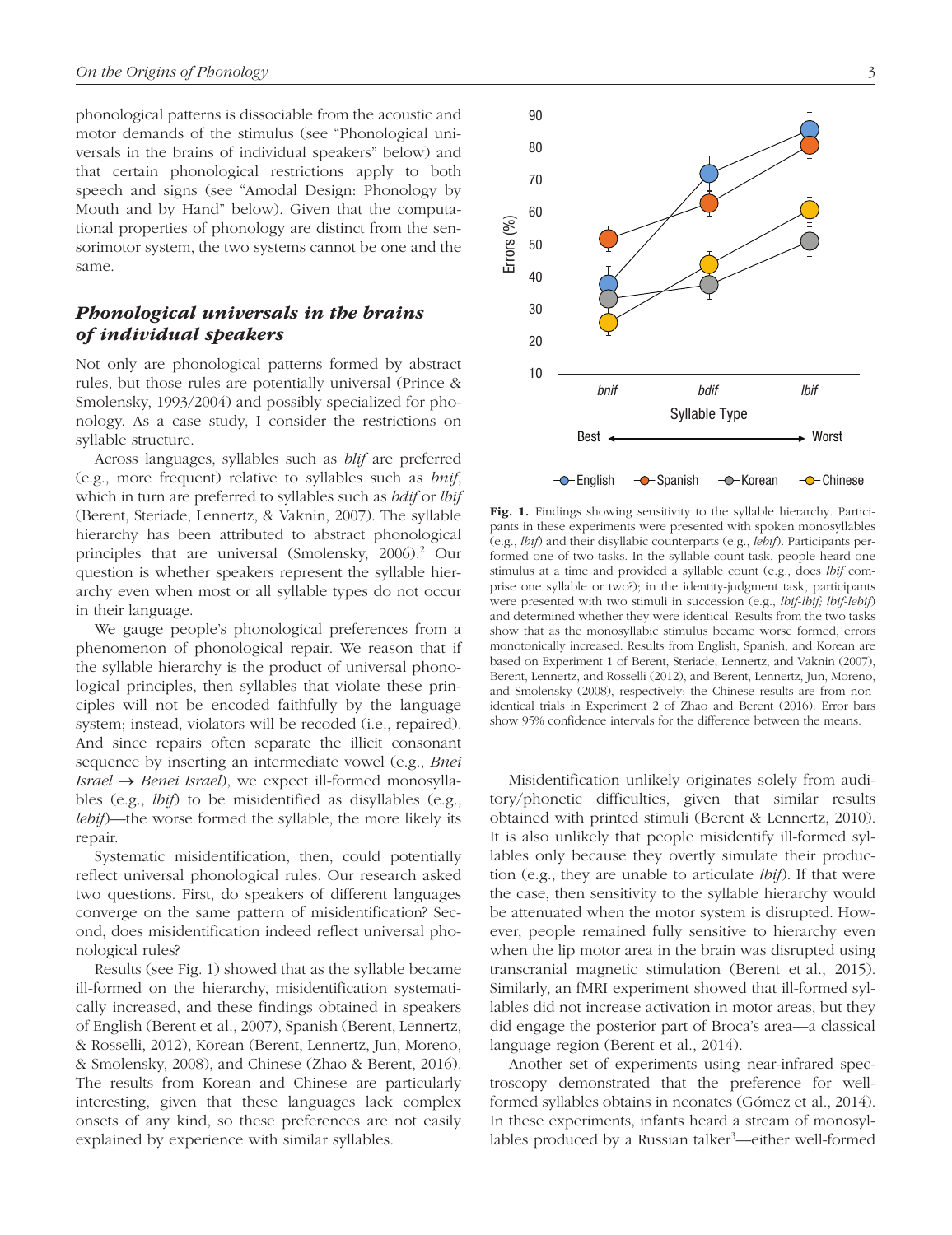



ad<br>a

 $\Omega$ 

4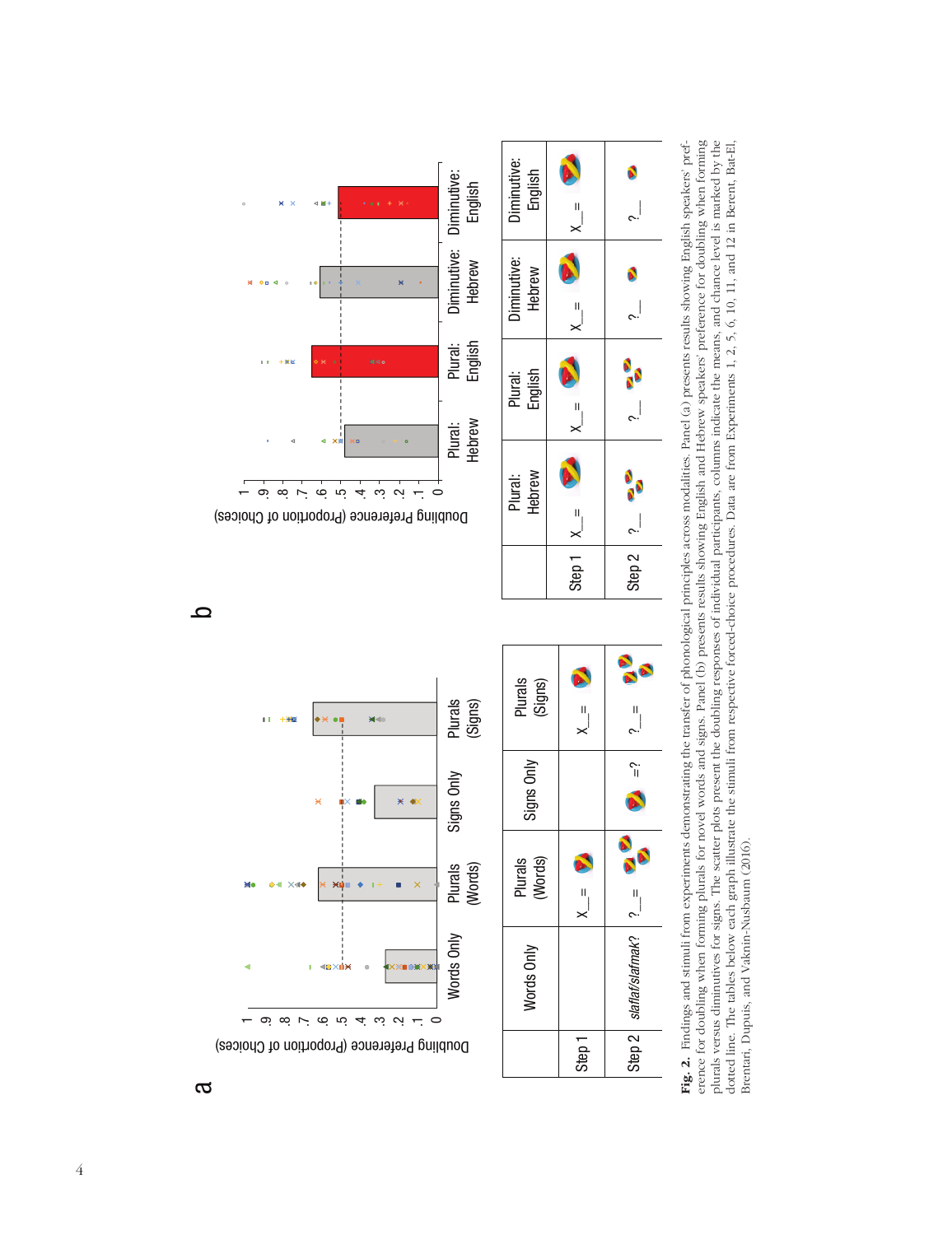syllables (e.g., *blif*) or worse-formed ones (e.g., *bdif, lbif*). Results showed that ill-formed syllables elicited a stronger hemodynamic response, indicating that their structure was more difficult to compute. These results suggest that speakers disprefer ill-formed syllables even if they have little or no lexical or articulatory experience. It thus appears that syllable hierarchy is governed by abstract phonological principles that are universal, and their precursors are evident at birth.

# Amodal Design: Phonology by Mouth and by Hand

If phonological principles are abstract, then they could potentially apply to either speech or sign. And indeed, phonology is not limited to spoken language. Every sign language comprises phonological patterns of meaningless elements. Furthermore, some phonological principles might be shared across modalities (Sandler & Lillo-Martin, 2006).

To illustrate this possibility, consider the restriction on phonological doubling. Doubling refers to the repetition of phonological elements—either full (e.g., *mama*) or partial (e.g., *banana*). Doubling (e.g., *slaflaf*) is systematically avoided in phonology. But when doubling indicates systematic link between form and meaning (e.g., diminutives, as in the Hebrew *klavlav*, "puppy," from *kelev*, "dog"), it is actively promoted. Thus, phonological doubling is avoided, but morphological doubling is preferred.

In a recent set of experiments, my colleagues and I found that people extend these preferences to both speech and signs (Berent, Bat-El, Brentari, Dupuis, & Vaknin-Nusbaum, 2016). To examine doubling preferences in spoken language, we asked English speakers to make forced choices between two novel words—one with doubling (e.g., *slaflaf*) and a no-doubling control (e.g., *slafmak*). In one experiment, people made these choices for meaningless phonological forms (presented either as isolated words or as names for a single object). Results showed that doubling was systematically avoided (see Fig. 2a). In another experiment, participants were first presented with the base *slaf* along with a novel object. They were next shown a set of objects of the same kind and were asked to choose the name for the set (e.g., *slaflaf* vs. *slafmak*). Now that doubling indicated a systematic morphological operation (i.e., plurality), it was consistently preferred. Together, these results demonstrate that people shift their doubling preferences depending on the level of analysis (phonology vs. morphology). Because the stimulus was unchanged, the shift must have reflected abstract principles rather than sensorimotor demands associated with the stimulus itself.

We next asked whether English speakers would extend the same principles to linguistic signs. In these experiments, English speakers who lacked command of any sign language were invited to guess which stimulus formed a better American Sign Language (ASL) sign—a sign with two identical syllables (XX) or two different syllables (XY). Results showed that, when presented with meaningless phonological forms (i.e., doubling was not systematically linked to meaning), people showed a dislike for doubling, akin to the doubling aversion for speech. But once doubling signaled morphological plurality (when the base X was paired with a single object and participants were then asked to name an object set), a significant doubling preference once again emerged. These results show that people extend the same abstract principles to speech and sign.

A final set of experiments showed that speakers' doubling preferences for signs depend on the morphological structure of their spoken language. In these experiments, doubling in signs signaled either plurality (e.g., X *=* a ball;  $XX = a$  set of balls) or diminution (e.g.,  $X = a$  ball;  $XY = a$ a small ball). Of interest was whether the interpretation of doubling depended on participants' spoken language—English or Hebrew. English morphology marks plurality, but it does not systematically mark diminution. By contrast, Hebrew morphology marks diminutives by doubling (e.g., *kelev*, "dog," vs. *klavlav*, "puppy"), so doubling invariably indicates semantic attenuation—never augmentation (as required by plurality). If the preference for doubling in signs requires a morphological analysis, then Hebrew speakers should favor doubling in signs when doubling signals diminutives (in line with the morphology of their spoken language), whereas English speakers should show this preference for plurals. Results (see Fig. 2b) were in line with this prediction. Together, these findings suggest that phonological (and morphological) knowledge relies on abstract linguistic principles that apply to both speech and signs.

## Translational Implications: The Case of Dyslexia

Beyond its theoretical significance, the structure of phonology also carries translational implications for the host of language disorders that implicate a phonological deficit at their core. Dyslexia presents an instructive case study.

Although dyslexia is defined as a reading disorder, many individuals with dyslexia exhibit subtle impairments to speech perception (e.g., the discrimination of *ba* and *pa*) and the decoding of speech from print (Ramus & Ahissar, 2012). Faced with these facts, many researchers have concluded that dyslexia originates from a phonological deficit. But this conclusion incorrectly equates phonology with speech. As discussed above, phonology is only one of the multiple representations of speech; other (lower) levels include auditory and phonetic forms. Accordingly, difficulties with speech perception could result either from a phonological deficit or from a deficit to those nonphonological sources.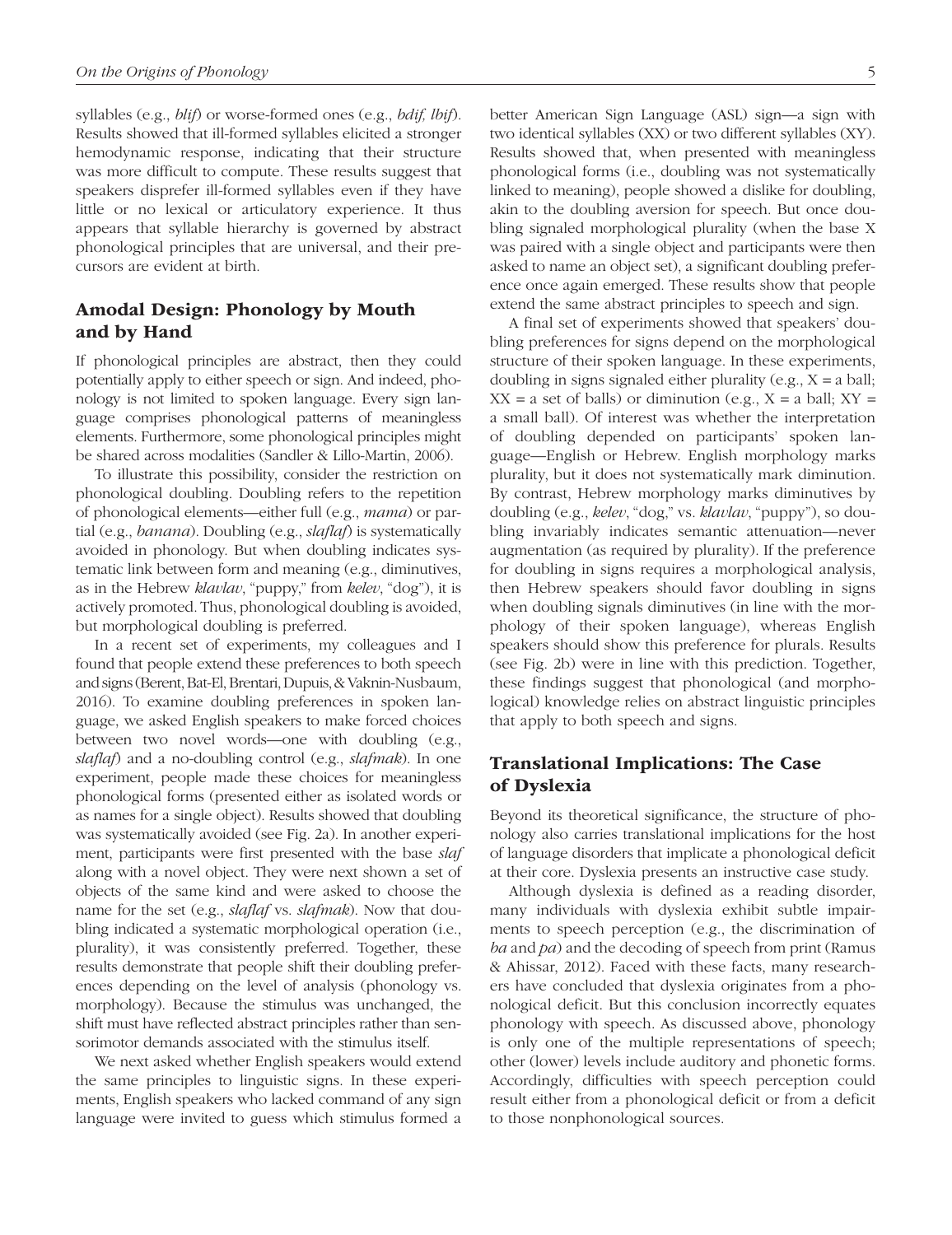To adjudicate between these possibilities, my colleagues and I compared the state of the phonological and phonetic systems in individuals with dyslexia (Berent, Vaknin-Nusbaum, Balaban, & Galaburda, 2012, 2013; Berent, Zhao, Balaban, & Galaburda, 2016). Results showed various abnormalities in phonetic processing, including the identification of speech sounds and the discrimination of speech from nonspeech. Remarkably, the same individuals showed full sensitivity to various phonological rules. For example, English- and Hebrew-speaking adults with dyslexia were fully sensitive to the syllable hierarchy (Berent et al., 2013; Berent, Zhao, et al., 2016). Put differently, the phonological and phonetic systems dissociate in dyslexia. This dissociation is fully in line with the hypothesis that the phonological system is distinct from lower levels of sensorimotor processing. These results further demonstrate the potential of a linguistically informed approach to illuminate the basis of speech and language disorders.

### Summary

This review has examined whether humans are equipped with a specialized mind/brain system for phonology. Specialized biological systems exhibit unique universal designs. To determine whether phonology is a specialized biological system, we have thus investigated (a) whether speakers of different languages converge on shared phonological principles and (b) whether phonological principles are distinct from sensorimotor pressures.

One line of evidence for the dissociation of phonology and the sensorimotor system is presented by their distinct computational properties: Phonological principles are abstract and combinatorial, whereas the sensorimotor system operates by blending. Moreover, speakers of different languages exhibit similar preferences concerning syllables that they have never heard before, and these preferences appear to rely on abstract principles. Further evidence for the abstraction of phonology is presented by (a) the transfer of phonological principles from spoken to sign languages and (b) the dissociation between phonological and phonetic processing in dyslexia. Whether phonological universals indeed exist and whether they are the product of a specialized phonological system remain open questions. Nonetheless, these results illustrate the potential of a linguistically informed approach to elucidate the functional architecture of the human mind and brain and the etiology of language disorders.

#### Recommended Reading

- Archangeli, D., & Langendoen, L. (1997). *Optimality theory*. Oxford, England: Blackwell. Provides a general introduction to phonology.
- Berent (2013). (See References). Examines the cognitive architecture of the phonological system and its evolution in ontogeny and phylogeny.
- Berwick, Okanoya, Beckers, and Bolhuis (2011). (See References). Provides a general discussion of birdsong structure.
- Brentari and Coppola (2013). Provides a discussion of sign language phonology and its spontaneous emergence.
- Elman et al. (1996). Provides a critic of domain specificity, in contrast to that of Fodor (1983) and Pinker (1994).
- Evans (2014). Provides a modern critic of domain specificity, in line with that of Elman et al. (1996).
- Fodor (1983). (See References). Articulates the hypothesis of domain specificity, generally, and the specialization of the of language, along with Pinker (1994).
- Pinker (1994). Provides a view on domain specificity and the specialization of language in line with that of Fodor (1983).
- Prince and Smolensky (1997). (See References). Provides a brief, general introduction to phonology.

### Glossary

*Domain-general system.* A system of the mind/brain whose operation is not specific to any particular cognitive domain.

**Domain-specific system.** A system of the mind/brain that is innately designed for the processing of information in a particular domain (e.g., language, vision, number).

*Morphemes.* Units that pair phonological form and meaning. For example, the word *cans* comprises two morphemes (the base noun *can* and the plural suffix *s*).

*Morphology.* Our knowledge regarding the links between word forms and meaning. For example, regular English plurals (e.g., *dogs*) are formed by a morphological operation that appends the suffix –*s* to the singular base (e.g., *dog*). *Onset.* The consonant or consonant cluster that occurs at the beginning of a syllable (e.g., *bl* in *block*). Onsets that comprise a single consonant are simple; onsets with multiple consonants are complex.

**Phonetics.** The system responsible for the extraction of discrete phonological elements (e.g., the phonemes /b/ and  $/p/$  from the analog sensory signal (e.g., speech). To use a metaphor, if phonological elements are likened to Lego blocks, then phonetics is the system that extracts blocks from the plastic stuff.

**Phonology.** Our knowledge concerning the patterning of meaningless linguistic elements—either spoken or signed. For example, English phonology allows speakers to conclude that the meaningless pattern *blin* is a possible word in their language, whereas *lbin* isn't. Similar meaningless patterns also define the structure of manual linguistic signs.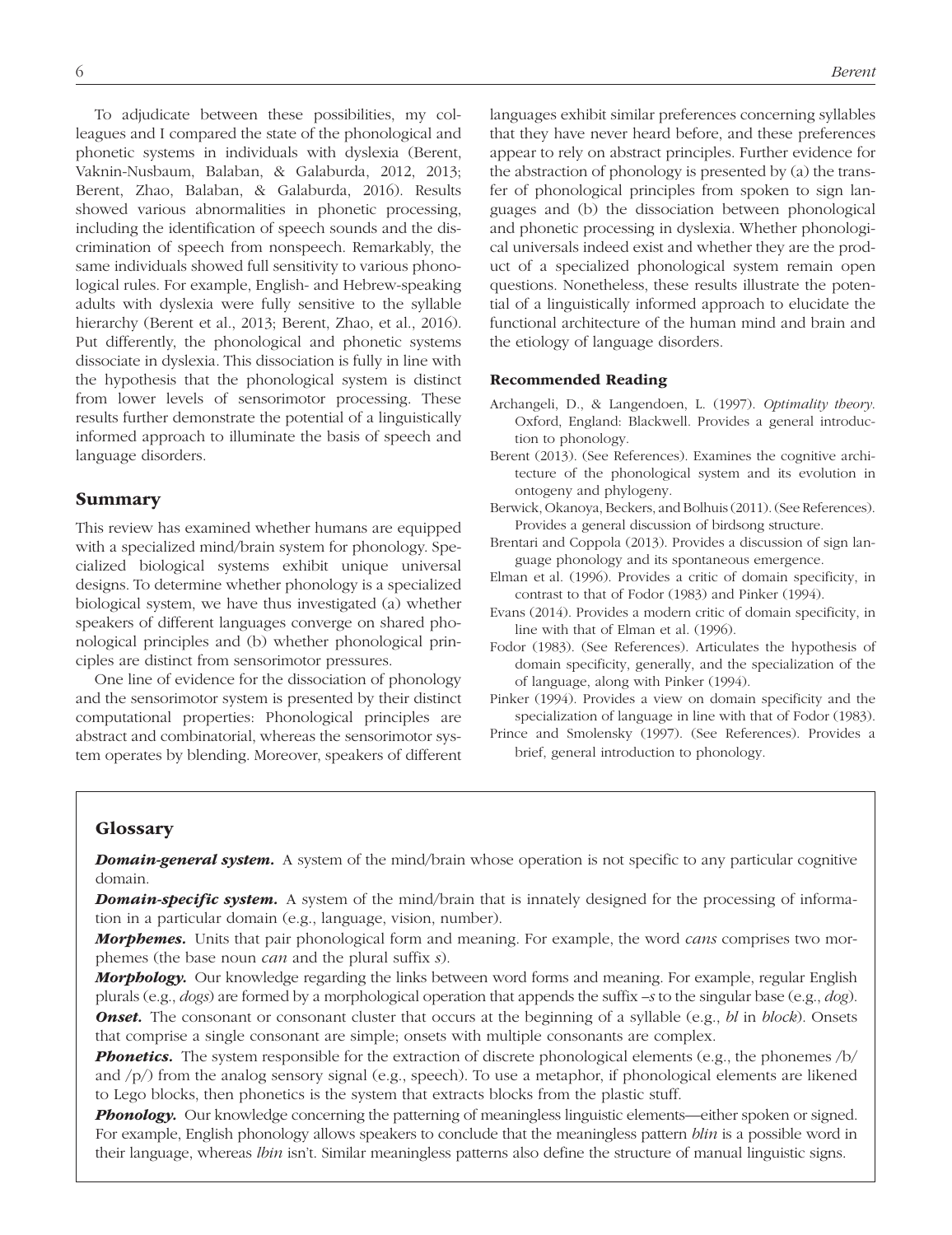**Sonority.** A scalar phonological property that correlates with the loudness of consonants; the louder the consonant, the higher its sonority. Least sonorous (softest) are stops (e.g., *b, p*; s = 1); next come nasals (e.g., *m, n*;  $s = 2$ ), followed by liquids (e.g., *l, r*;  $s = 3$ ).

*Sonority profile (∆s)*. The sonority profile of a syllable reflects dynamic changes in sonority. For example, the sonority profile of the initial consonant sequence (onset) is obtained by subtracting the sonority of the second consonant from the first. For *bnif*,  $\Delta s = 1$ ; for *bdif*,  $\Delta s = 0$ ; whereas for *lbif*,  $\Delta s = -2$ .

**Syllable (in birdsong).** A unit of birdsong that comprises smaller elements, called notes.

**Syllable (in human phonology).** A meaningless phonological unit that minimally includes a single sonority peak (typically, a vowel).

*Syllable hierarchy.* A hierarchy of syllables that differ systematically on their grammatical well-formedness and their frequency across languages. One such hierarchy is defined by the sonority profile (∆s) of the onset consonant cluster (e.g., *bn* in *bnif*)—as ∆s decreases, the syllable becomes worse formed. Thus, best formed (and most frequent) is *bnif* (∆s = 1), followed by *bdif* (∆s = 0); worse formed (and least frequent) is *lbif* (∆s = −2). Note that this generalization defines the structure of consonant clusters occurring at the onset of the syllable; syllable-final consonants exhibit the opposite preference.

*Transcranial magnetic simulation.* A non-invasive technique that modulates (either increases or decreases) activation in specific brain regions via electromagnetic induction.

#### Declaration of Conflicting Interests

The author declared no conflicts of interest with respect to the authorship or the publication of this article.

#### Funding

Research reported in this article was funded by a grant from the National Science Foundation (1528411).

#### **Notes**

1. Unlike many who subsequently discussed his work, Fodor himself did not consider these conditions necessary for specialization.

2. In modern phonology, all phonological principles are violable, so languages can differ on the type of syllable they allow. English, for instance, allows *blif* but not *lbif*, whereas both syllables are attested in Russian. Nonetheless, the restrictions on syllable structure are demonstrably active in both languages.

3. We chose a Russian talker because the Russian language allows all these syllable types (e.g., *bnif, bdif, lbif*), so these stimuli could be produced naturally.

### References

- Abler, W. L. (1989). On the particulate principle of self-diversifying systems. *Journal of Social and Biological Structures*, *12*, 1–13.
- Balaban, E. (1988). Bird song syntax: Learned intraspecific variation is meaningful. *Proceedings of the National Academy of Sciences, USA*, *85*, 3657–3660.
- Berent, I. (2013). *The phonological mind*. Cambridge, England: Cambridge University Press.
- Berent, I., Bat-El, O., Brentari, D., Dupuis, A., & Vaknin-Nusbaum, V. (2016). The double identity of linguistic doubling. *Proceedings of the National Academy of Sciences, USA*, *113*, 13702–13707. doi:10.1073/pnas.1613749113
- Berent, I., Brem, A.-K., Zhao, X., Seligson, E., Pan, H., Epstein, J., . . . Pascual-Leone, A. (2015). Role of the motor system in language knowledge. *Proceedings of the National Academy of Sciences, USA*, *112*, 1983–1988. doi:10.1073/ pnas.1416851112
- Berent, I., & Lennertz, T. (2010). Universal constraints on the sound structure of language: Phonological or acoustic? *Journal of Experimental Psychology: Human Perception and Performance*, *36*, 212–223. doi:10.1037/a0017638
- Berent, I., Lennertz, T., Jun, J., Moreno, M. A., & Smolensky, P. (2008). Language universals in human brains. *Proceedings of the National Academy of Sciences, USA*, *105*, 5321–5325. doi:10.1073/pnas.0801469105
- Berent, I., Lennertz, T., & Rosselli, M. (2012). Universal linguistic pressures and their solutions: Evidence from Spanish. *The Mental Lexicon*, *13*, 275–305. doi:10.1075/ml.7.3.02ber
- Berent, I., Pan, H., Zhao, X., Epstein, J., Bennett, M. L., Deshpande, V., . . . Stern, E. (2014). Language universals engage Broca's area. *PLoS ONE*, *9*(4), e95155. doi:10.1371/ journal.pone.0095155
- Berent, I., Steriade, D., Lennertz, T., & Vaknin, V. (2007). What we know about what we have never heard: Evidence from perceptual illusions. *Cognition*, *104*, 591–630. doi:10.1016/ j.cognition.2006.05.015
- Berent, I., Vaknin-Nusbaum, V., Balaban, E., & Galaburda, A. M. (2012). Dyslexia impairs speech recognition but can spare phonological competence. *PLoS ONE*, *7*(9), e44875. doi:10.1371/journal.pone.0044875
- Berent, I., Vaknin-Nusbaum, V., Balaban, E., & Galaburda, A. M. (2013). Phonological generalizations in dyslexia: The phonological grammar may not be impaired. *Cognitive Neuropsychology*, *30*, 285–310. doi:10.1080/02643294.2013.863182
- Berent, I., Zhao, X., Balaban, E., & Galaburda, A. M. (2016). Phonology and phonetics dissociate in dyslexia: Evidence from adult English speakers. *Language, Cognition and Neuroscience*, *31*, 1178–1192.